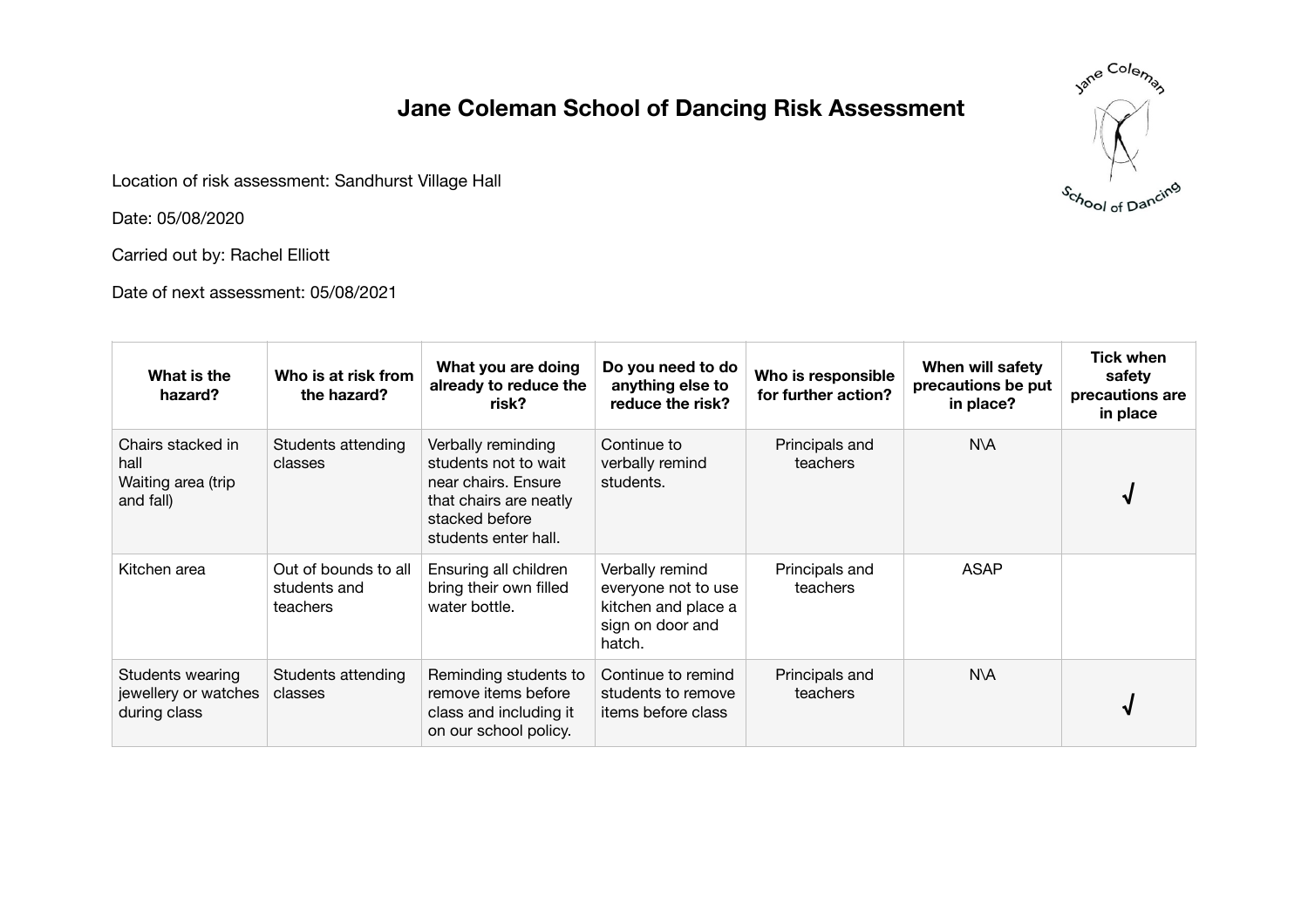## **Jane Coleman School of Dancing Risk Assessment**

| Teachers<br>Insurance for<br>individual teachers | Ensure that every<br>teacher has valid<br>insurance before each<br>term | Remind teachers<br>on annual basis to<br>keep a copy of<br>insurance<br>certificate on file | Principals | N\A |  |
|--------------------------------------------------|-------------------------------------------------------------------------|---------------------------------------------------------------------------------------------|------------|-----|--|
|--------------------------------------------------|-------------------------------------------------------------------------|---------------------------------------------------------------------------------------------|------------|-----|--|

## **Special measures due to COVID - 19**

| What is the<br>hazard?                                                                                                                                                                                        | Who is at risk from<br>the hazard?                                                        | What you are<br>doing already to<br>reduce the risk?                                                                                                                                                                                                                                                                                                      | Do you need to do<br>anything else to<br>reduce the risk?                                                                                                                                                      | Who is<br>responsible for<br>further action? | When will safety<br>precautions be put in<br>place? | <b>Tick when safety</b><br>precautions are in<br>place |
|---------------------------------------------------------------------------------------------------------------------------------------------------------------------------------------------------------------|-------------------------------------------------------------------------------------------|-----------------------------------------------------------------------------------------------------------------------------------------------------------------------------------------------------------------------------------------------------------------------------------------------------------------------------------------------------------|----------------------------------------------------------------------------------------------------------------------------------------------------------------------------------------------------------------|----------------------------------------------|-----------------------------------------------------|--------------------------------------------------------|
| Cleanliness of hall<br>and equipment.<br>Other hirers or hall<br>cleaner have not<br>cleaned hall or<br>equipment used to<br>standard required.<br>Our group leaves<br>hall or equipment<br>without cleaning. | Students attending<br>classes, teachers<br>and possibly<br>parents/ carers of<br>students | JCSD to check with<br>hall committee<br>when hall is cleaned<br>and to make sure<br>regularly used<br>surfaces are<br>cleaned before,<br>during and after hire<br>e.g. tables, sinks,<br>door and toilet<br>handles.<br>JCSD to clean hall<br>and surfaces<br>before, between<br>and after use and<br>provide own<br>hospital grade<br>cleaning equipment | Keep in regular<br>contact with hall<br>managers to ensure<br>cleaning is complete<br>and to standard.<br>Wait until hall has<br>been commercial<br>cleaned and fogged<br>before commencing<br>regular classes | Principals                                   | 21/07/2020                                          | V                                                      |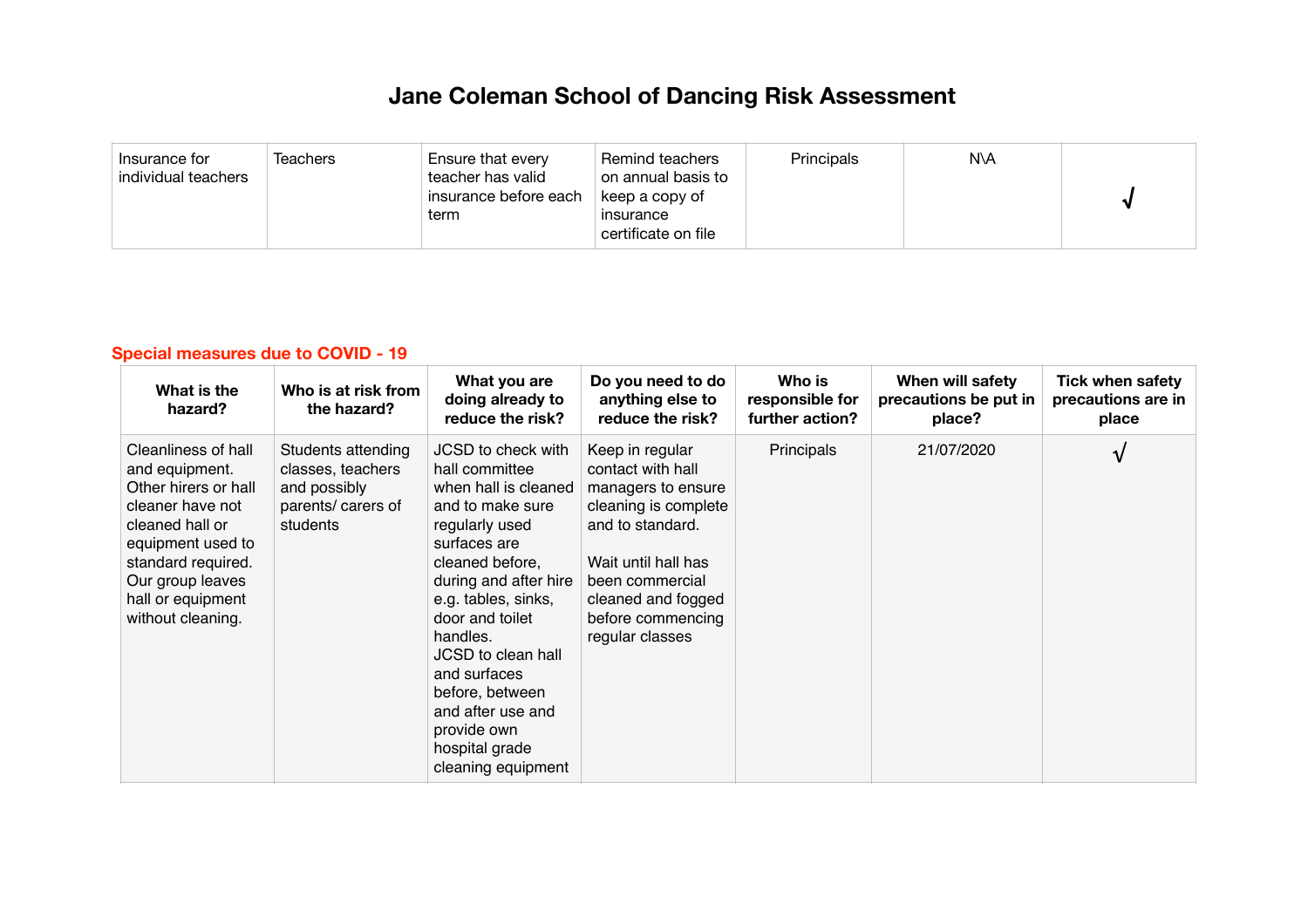| Maintaining social<br>distancing when<br>waiting outside the<br>hall | Students and<br>parents/ carers                                                   | Placing cones at a 2<br>metre distance for<br>students to wait<br>before entering the<br>hall. Adults will be<br>asked to wait next<br>to their student.                                                                                                                                                         | Send out email with<br>guidelines on<br>entering and exiting<br>the hall for adults<br>and students to<br>understand<br>precautions.                                                                                                                        | Principals and<br>teachers                               | 24/07/2020 |  |
|----------------------------------------------------------------------|-----------------------------------------------------------------------------------|------------------------------------------------------------------------------------------------------------------------------------------------------------------------------------------------------------------------------------------------------------------------------------------------------------------|-------------------------------------------------------------------------------------------------------------------------------------------------------------------------------------------------------------------------------------------------------------|----------------------------------------------------------|------------|--|
| Managing social<br>distancing once in<br>the hall                    | Students and<br>teachers                                                          | Students will be<br>placed on individual<br>rubber floor mats<br>that will be placed<br>at a 2/3 metre<br>distance and will<br>stay within their<br>area for the duration<br>of the class.<br>Toilet entry will be<br>limited and only one<br>person at a time will<br>be permitted entry<br>to the toilet area. | Remind students to<br>maintain social<br>distancing at all<br>times and send out<br>reminder emails to<br>parents/ carers if<br>necessary. Limit<br>movement around<br>the hall and restrict<br>non essential ares<br>of the hall.                          | Principals and<br>teachers                               | 27/07/2020 |  |
| Respiratory Hygiene                                                  | Students and<br>teachers with<br>transmission to<br>other members of<br>the group | Supplying clean<br>tissue boxes for<br>each class and<br>lined bin that will be<br>changed at the end<br>of the session.<br>Encourage students<br>to wash and<br>sanitise hands.                                                                                                                                 | Catch It, Bin It, Kill It<br>posters displayed.<br>Encourage group to<br>avoid touching<br>mouth, eyes, and<br>nose.<br>Remember to bring<br>tissues and hand<br>sanitiser.<br>Remember to empty<br>any bins used into<br>an outside bin at<br>end of hire. | Principals,<br>teachers and<br>village hall<br>committee | 27/07/2020 |  |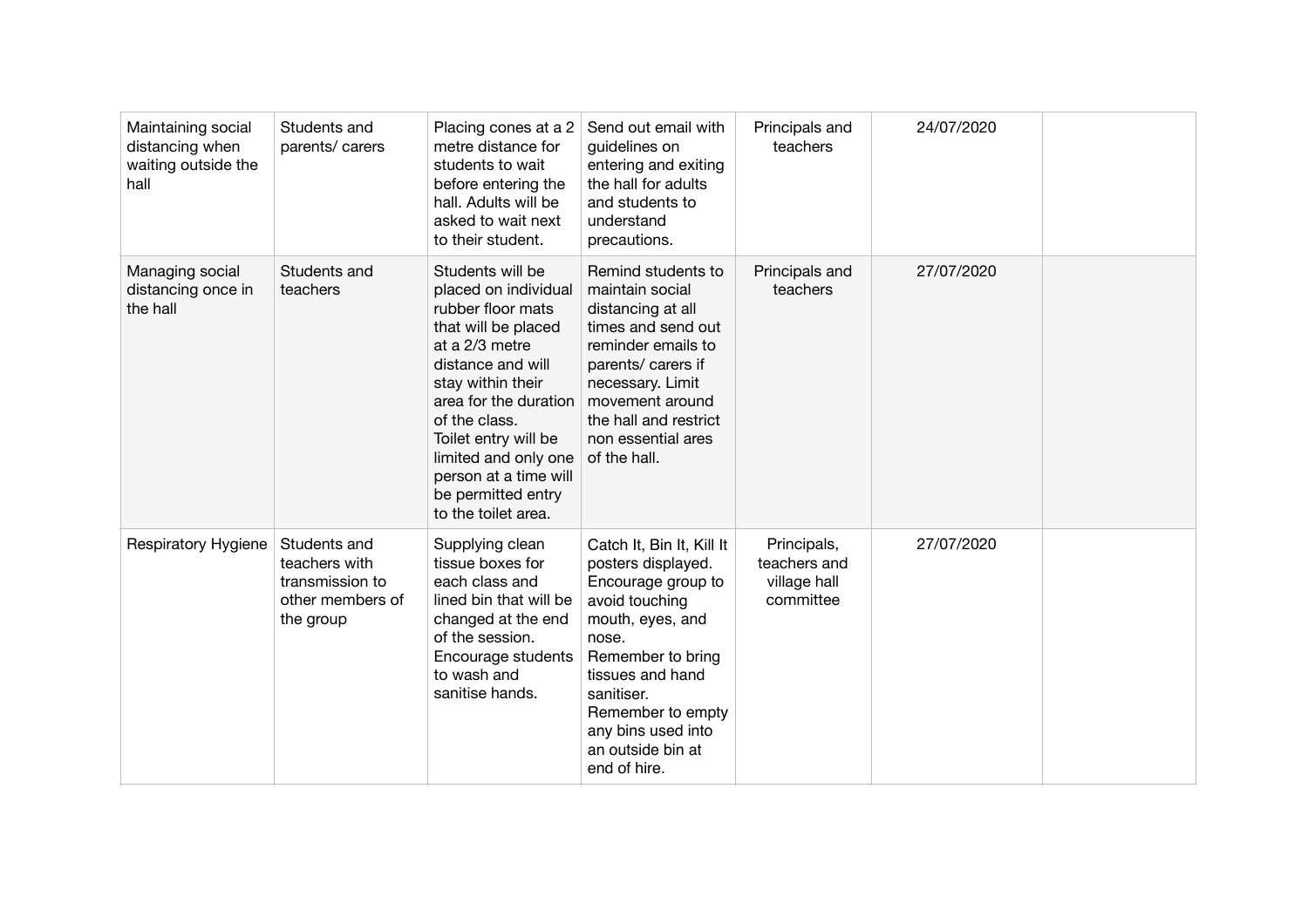| <b>Hand Cleanliness</b>                                                                            | Students and<br>teachers with<br>transmission to<br>other members of<br>the group                                                                                                                            | Advising group to<br>use sanitiser on<br>entering and exiting<br>the hall, to wash<br>hands regularly<br>using soap and<br>paper towels.<br>Supplying hospital<br>grade hand<br>sanitising gel on a<br>hygiene table upon<br>arrival.                             | <b>Remind students</b><br>not to hold hands<br>and ensure that a<br>safe distance is<br>kept throughout.                      | Principals and<br>teachers                     | 27/07/2020 |  |
|----------------------------------------------------------------------------------------------------|--------------------------------------------------------------------------------------------------------------------------------------------------------------------------------------------------------------|-------------------------------------------------------------------------------------------------------------------------------------------------------------------------------------------------------------------------------------------------------------------|-------------------------------------------------------------------------------------------------------------------------------|------------------------------------------------|------------|--|
| Managing social<br>distancing on<br>exiting the hall and<br>students being<br>ready for collection | Students not<br>maintaining social<br>distancing<br>guidelines when<br>leaving the hall and/<br>or parents or carers<br>arriving late for<br>collection and<br>therefore a student<br>being left in the hall | Ensure that parents/<br>carers arrive at least<br>5 minutes before<br>collection and wait<br>at a safe distance,<br>students will then<br>be released one at<br>a time to their<br>responsible adult,<br>using the hygiene<br>table on exit to<br>sanitise hands. | Ensure that plenty<br>of time is left to<br>clear the hall safely.                                                            | Principals,<br>teachers and<br>parents/carers. | 27/07/2020 |  |
| <b>Cleanliness of ballet</b><br>barres                                                             | Students and<br>teachers with<br>transmission to<br>other members of<br>the group                                                                                                                            | Provide cleaning<br>equipment to clean<br>barres thoroughly<br>between classes<br>and / or restrict use<br>of ballet barres<br>using metal barres<br>where possible.                                                                                              | Remind students<br>not to touch barres<br>unless using them<br>and ensure that<br>enough cleaning<br>products are<br>supplied | Principals and<br>teachers                     | 27/07/2020 |  |